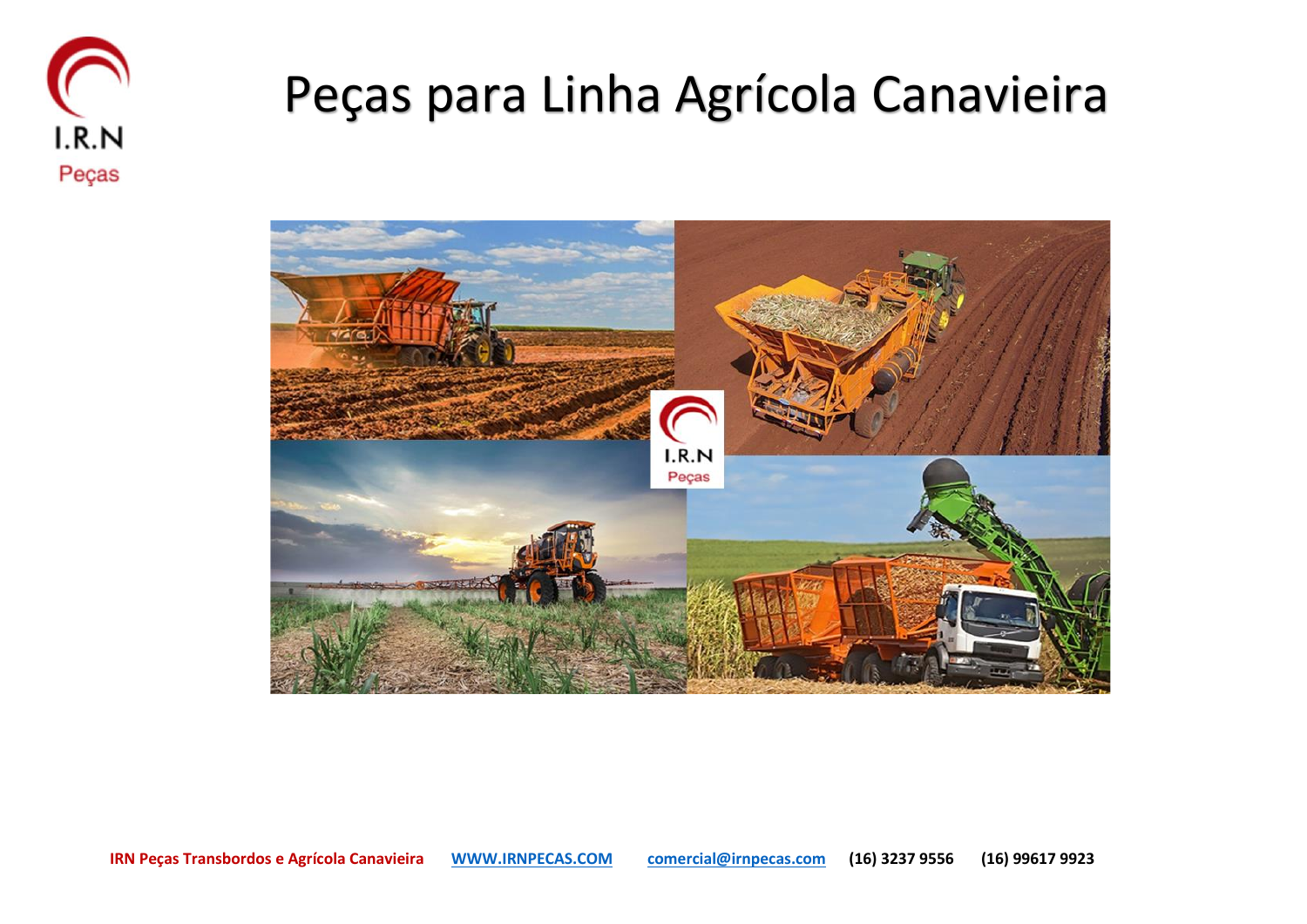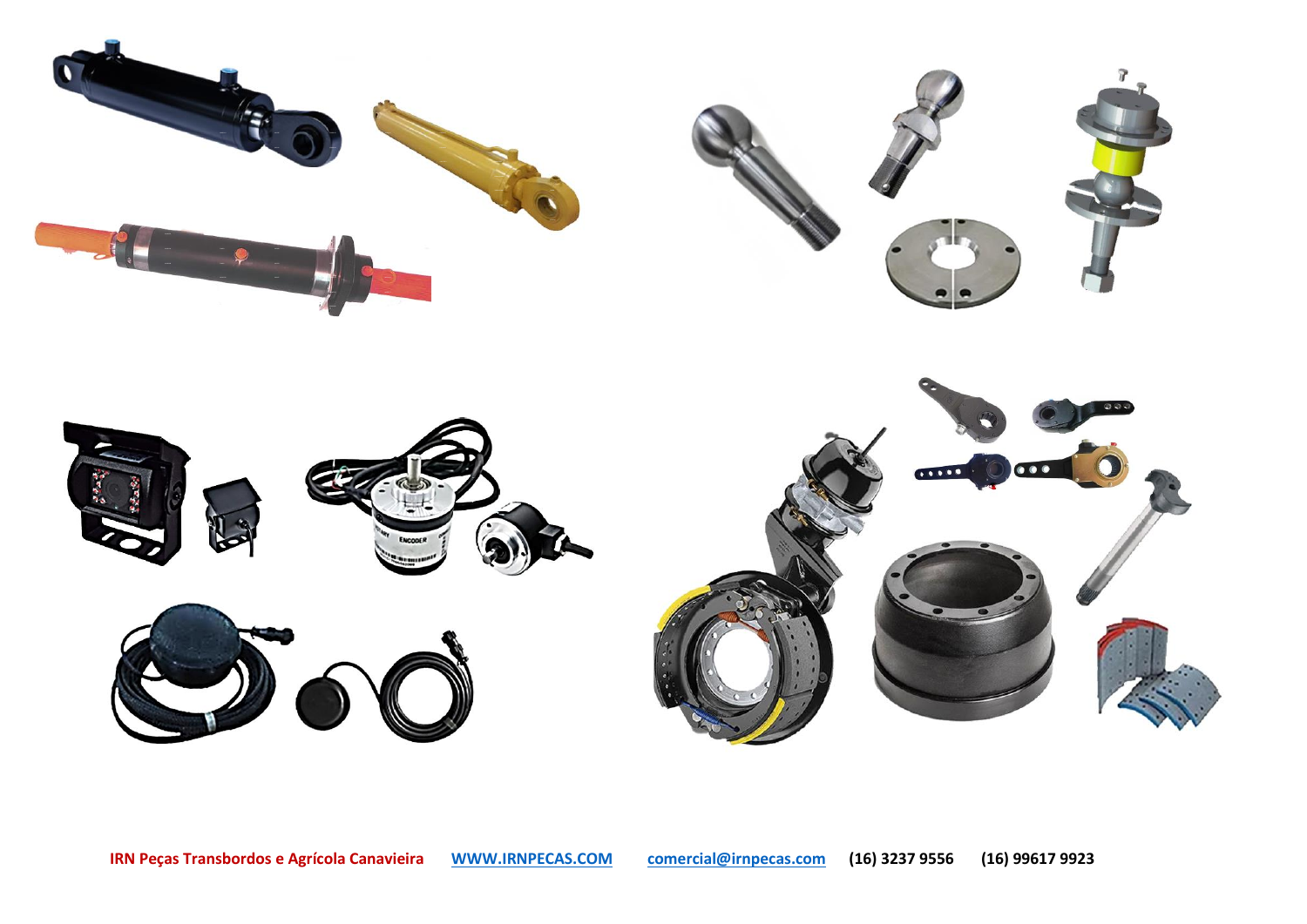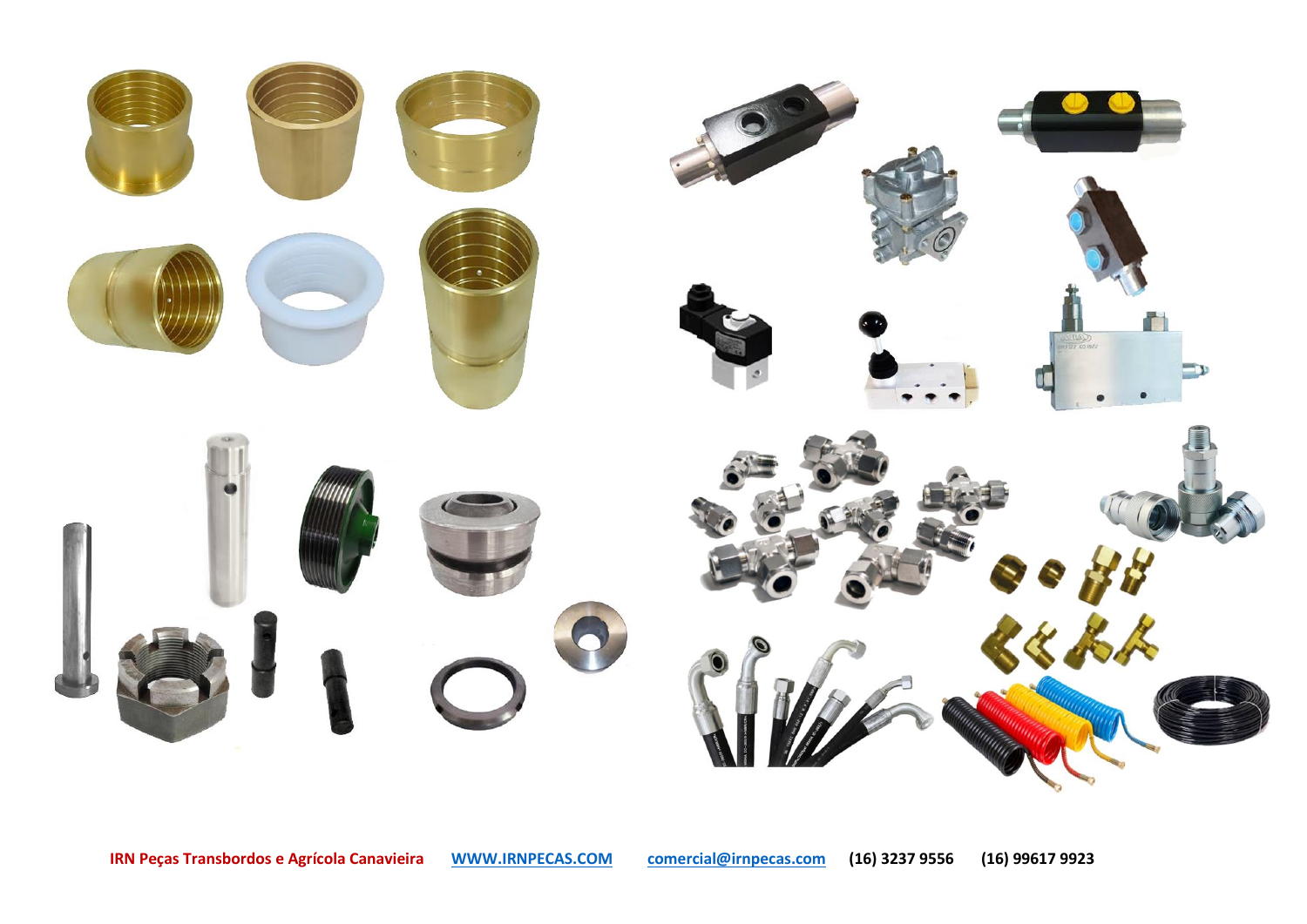

**IRN Peças Transbordos e Agrícola Canavieira [WWW.IRNPECAS.COM](http://www.irnpecas.com/) [comercial@irnpecas.com](mailto:comercial@irnpecas.com) (16) 3237 9556 (16) 99617 9923** 710359